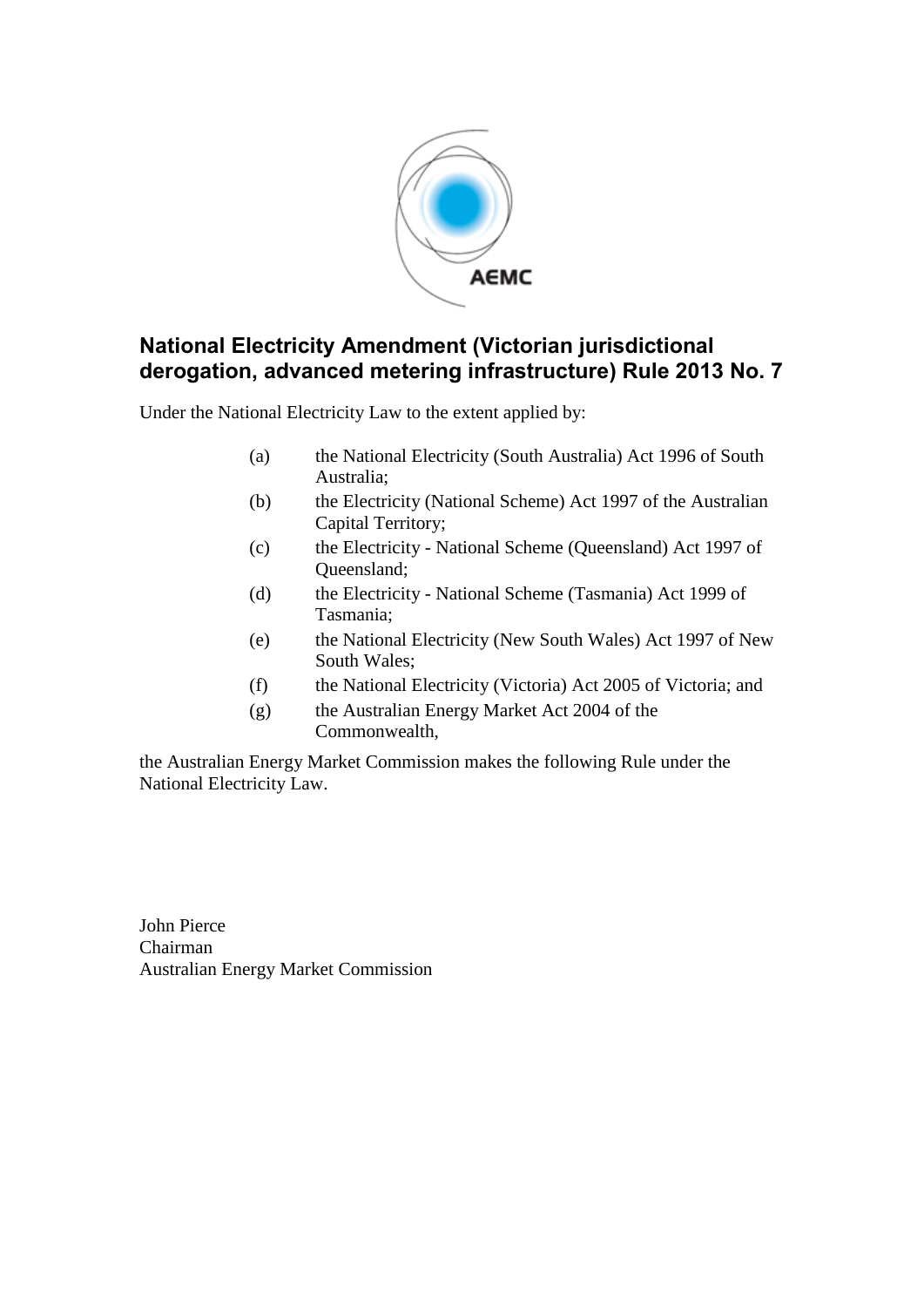# **1 Title of Rule**

This Rule is the *National Electricity Amendment (Victorian jurisdictional derogation, advanced metering infrastructure) Rule 2013 No.7*.

# **2 Commencement**

This Rule commences operation on 1 January 2014.

# <span id="page-1-0"></span>**3 Amendment of the National Electricity Rules**

The National Electricity Rules are amended as set out in [Schedule 1.](#page-2-0)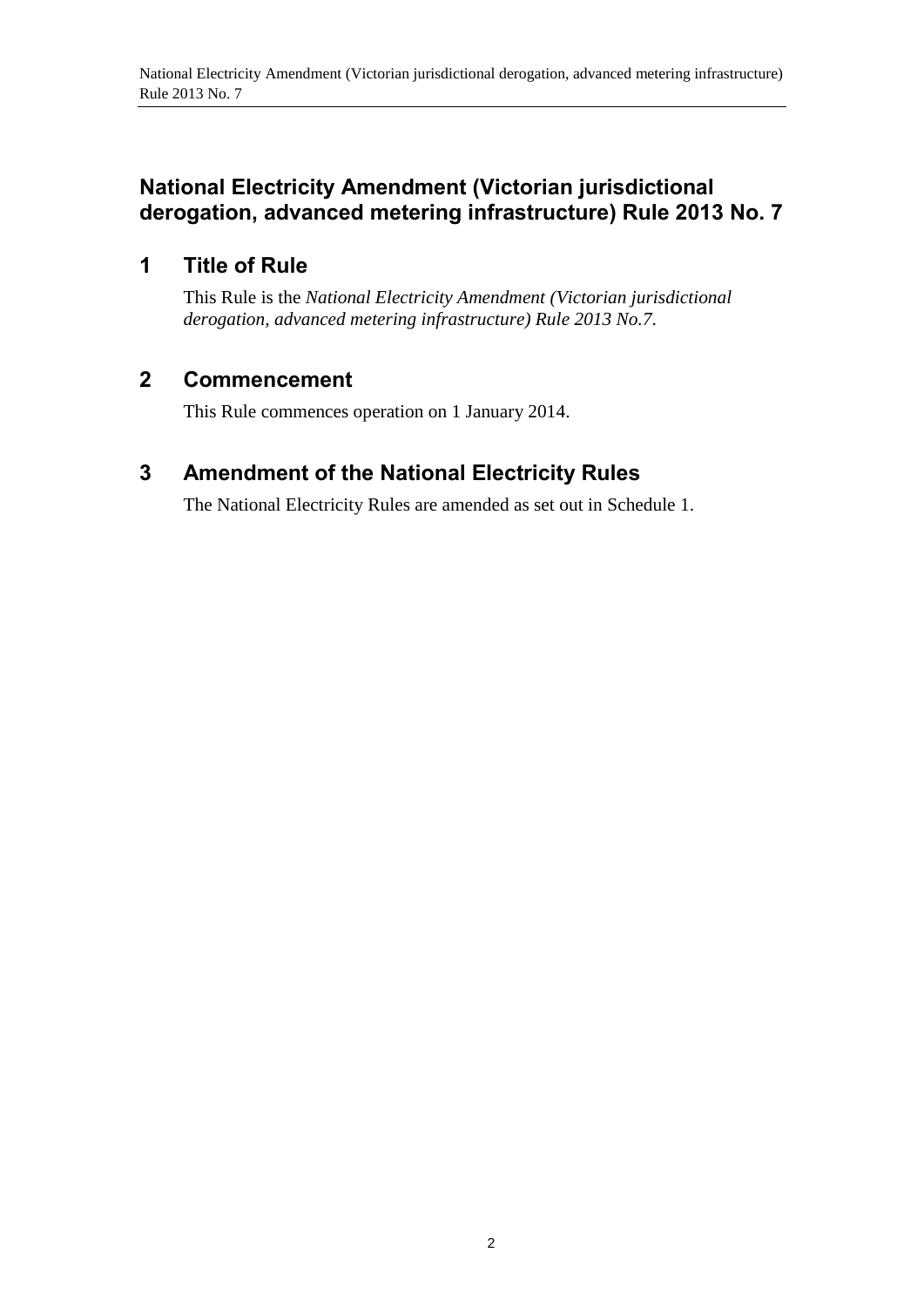## <span id="page-2-0"></span>**Schedule 1 Amendment to the National Electricity Rules**

[\(Clause 3\)](#page-1-0)

## **[1] 9.9B Advanced Interval Meter Roll Out**

Omit rule 9.9B and substitute "**[Deleted]**"

## **[2] 9.9C Metering services for residential and small business customers**

After rule 9.9B insert:

### **9.9C Metering services for residential and small business customers**

#### **9.9C.1 Definitions**

(a) In this clause 9.9C:

**AMI Cost Recovery Order** means the Order in Council made on 28 August 2007 under sections 15A and 46D of the EI Act and published in the Victoria Government Gazette S200 on that day as amended by the Order in Council made 12 November 2007 and published in the Victoria Government Gazette S286 on that day, the Order in Council made 25 November 2008 and published in the Victoria Government Gazette S314 on that day, the Order in Council made on 31 March 2009 and published in the Victoria Government Gazette G14 on 2 April 2009, the Order in Council made 19 October 2010 and published in the Victoria Government Gazette G42 on 21 October 2010, and the Order in Council made on 21 December 2011 and published in the Victoria Government Gazette G51 on 22 December 2011, and as further amended from time to time.

**relevant metering installation** means a *metering installation* for a *connection point* located in Victoria in respect of which the volume consumption of the customer is less that 160 MWh per annum of *energy* excluding any such *metering installation* that:

- (a) was installed prior to 1 July 2009 and in respect of which, as at that date, a retailer was the *responsible person*; or
- (b) was installed on or after 1 July 2009, by a retailer as part of that retailer's ordinary replacement cycle of those *metering installations* and in respect of which the retailer was, as at 1 July 2009, the *responsible person*;
- (c) is a type 1 *metering installation*;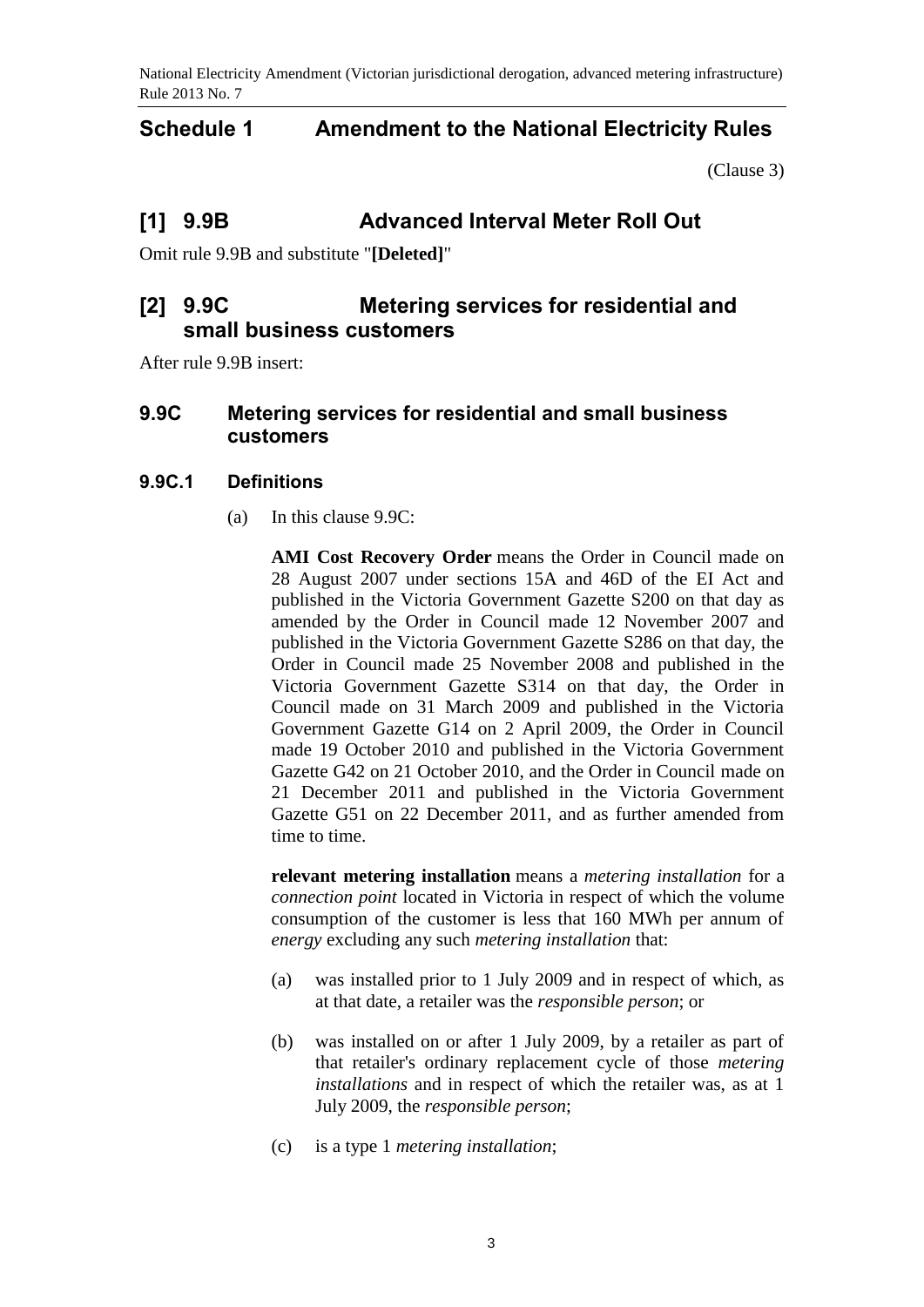- (d) is a type 2 *metering installation*; or
- (e) is located at a *high voltage connection point*.

**retailer** has the same meaning as in the EI Act.

**volume consumption** means the volume of *energy* consumed by a customer at the relevant *connection point* calculated in accordance with clause 2.4.17 of the *metrology procedure*.

#### **9.9C.2 Expiry Date**

This clause 9.9C expires on the earlier of:

- (a) the commencement in Victoria of:
	- (1) a framework for the competition in metering and related services for residential and small business customers under the *Rules*; and
	- (2) regulatory arrangements that provide for an orderly transfer of the regulation of relevant metering installations under this clause 9.9C to the regulation of *metering installations* under the *Rules*; and
- (b) 31 December 2016.

#### **9.9C.3 Designation as responsible person**

Despite anything to the contrary in clause 7.2.2 and 7.2.3, the *Local Network Service Provider* is the *responsible person* for a relevant metering installation.

#### **9.9C.4 Classification of relevant metering installations**

A relevant *metering installation* which, but for it being capable of *remote acquisition*, would be a type 5 or type 6 *metering installation*, is taken to be a type 5 or type 6 *metering installation* respectively.

#### **9.9C.5 Cost recovery of AMI rollout**

Clause 7.3A(a) does not apply to the recovery of costs by a *Local Network Service Provider* that are associated with the provision, installation, maintenance, routine testing and inspection of relevant metering installations, to the extent that these costs can be recovered by the *Local Network Service Provider* in accordance with the AMI Cost Recovery Order.